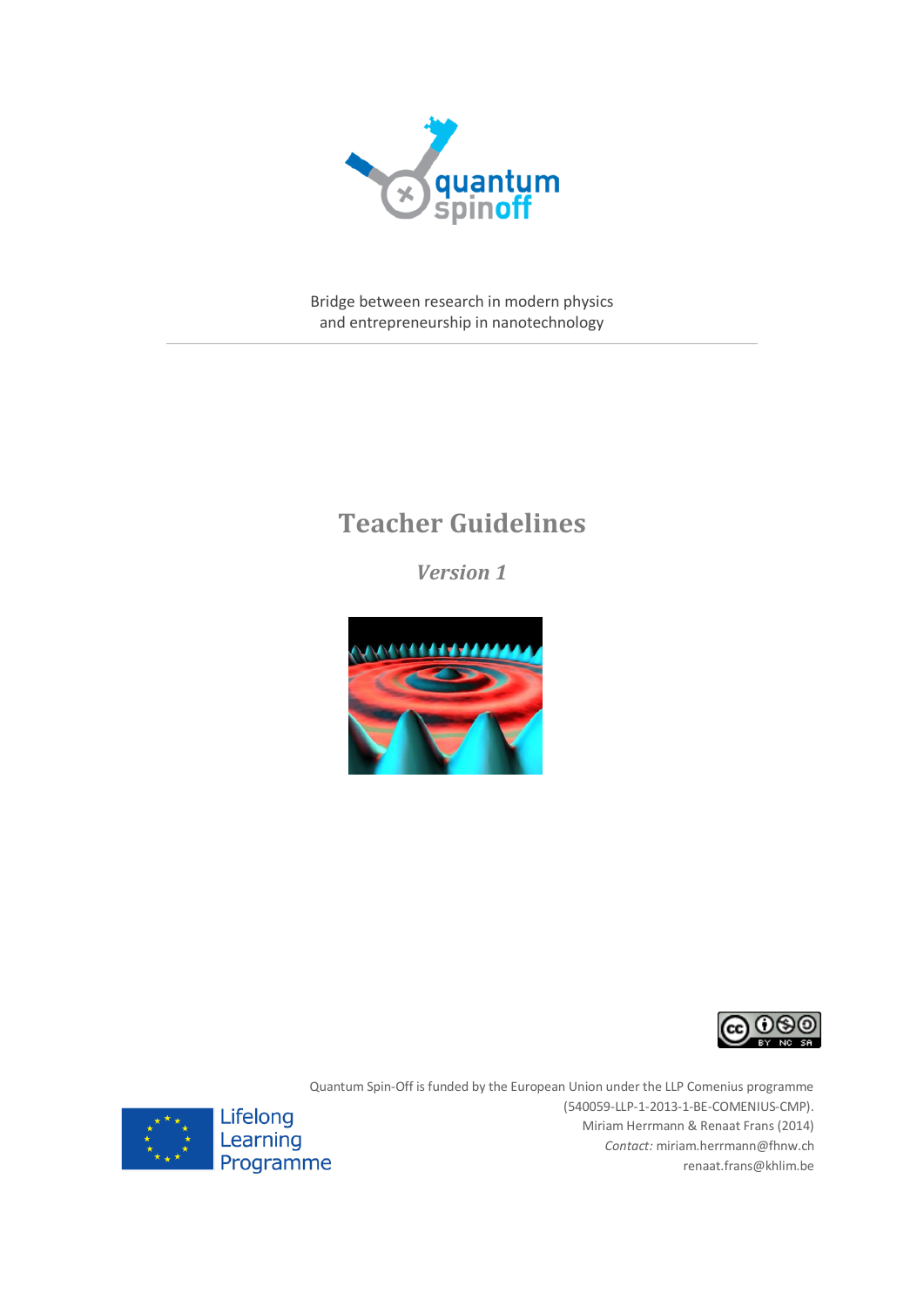# **Table of Contents**

| 1              |                                                                            |                                                                                          |  |
|----------------|----------------------------------------------------------------------------|------------------------------------------------------------------------------------------|--|
|                | 1.1                                                                        |                                                                                          |  |
|                | 1.2                                                                        |                                                                                          |  |
| $\overline{2}$ |                                                                            |                                                                                          |  |
|                | 2.1                                                                        |                                                                                          |  |
|                | 2.2                                                                        |                                                                                          |  |
|                | 2.3                                                                        |                                                                                          |  |
| 3              | Learning Stations: Quantum Physics - New Concepts to Understand the World6 |                                                                                          |  |
| 4              |                                                                            |                                                                                          |  |
| 5              |                                                                            |                                                                                          |  |
|                | 5.1                                                                        |                                                                                          |  |
|                | 5.2                                                                        |                                                                                          |  |
| 6              |                                                                            |                                                                                          |  |
| 7              |                                                                            | Establishing Contact of School Classes with Nano-Researchers as well as Nano-Companies10 |  |
| 8              |                                                                            |                                                                                          |  |
| 9              |                                                                            |                                                                                          |  |
|                |                                                                            |                                                                                          |  |
|                | A                                                                          |                                                                                          |  |
|                | B                                                                          |                                                                                          |  |
|                | С                                                                          |                                                                                          |  |
|                | D                                                                          |                                                                                          |  |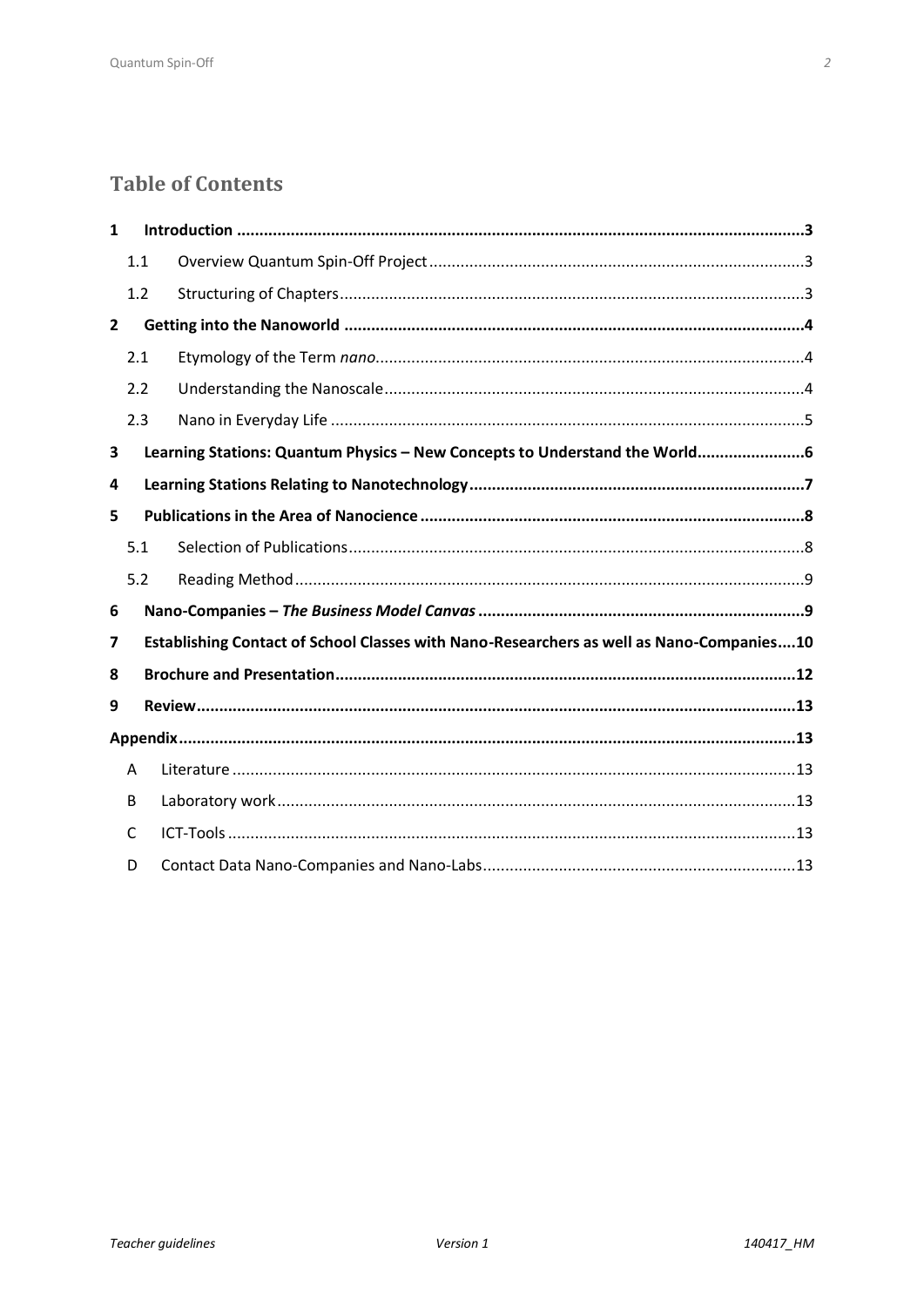# <span id="page-2-0"></span>**1 Introduction**

The *Quantum Spin-Off* project deals with the area of nanosciences. The teacher guidelines at hand were developed within an EU Comenius project. The project partners are from Belgium, Estonia, Greece, and Switzerland. Depending on interest and time available, only a selection of chapters may be considered.

# <span id="page-2-1"></span>**1.1 Overview Quantum Spin-Off Project**

First, the Quantum Spin-Off project is briefly presented from the students' perspective.

**Project goal:** Establishing contact between schools and researchers as well as companies in the area of nanosciences or nanotechnologies.

**Class type:** Classes in 10<sup>th</sup> to 12<sup>th</sup> grade with a scientific / technological focus or interested classes of the basic subjects of physics or chemistry.

**Web address:** The teacher guidelines can be downloaded from the following internet address: [www.quantumspinoff.eu](file:///C:/Users/miriam.herrmann/Desktop/www.quantumspinoff.eu)

**Visits:** The classes visit a nano-research laboratory and a nano-company. They get in direct contact with researchers and companies.

**Quantum physics:** The students prepare learning stations relating to quantum physics.

**Scientific publications:** The students exploit scientific publications in the area of nanosciences / nanotechnology, ideally relating to the research area of the research laboratories / nano-companies visited. They pose question to the researchers via e-mail or Skype.

**Virtual spin-off company:** Based on the research results presented in the publication studied, the students create a virtual spin-off company by means of a simple business plan.

**Brochure and presentation:** The students prepare a brochure as a basis for the presentation (20 min, 5 min questions).

## <span id="page-2-2"></span>**1.2 Structuring of Chapters**

All chapters are basically structured as follows:

- 1. Learning goal
- 2. Sequence
- 3. Contents
- 4. Didactical considerations
- 5. Activities for students and teacher
- 6. Exercises for teachers (education and training)

Announcing the *learning goals* leads to transparency for students and boosts the learning success. The *learning goals* can be formulated as competences (connecting aspect of action with subject area). The *sequence* chapter provides a suggestion as to when to deal with the respective topic in a learning unit. The topic is clarified in the chapter *contents*. The *didactic considerations* are introduced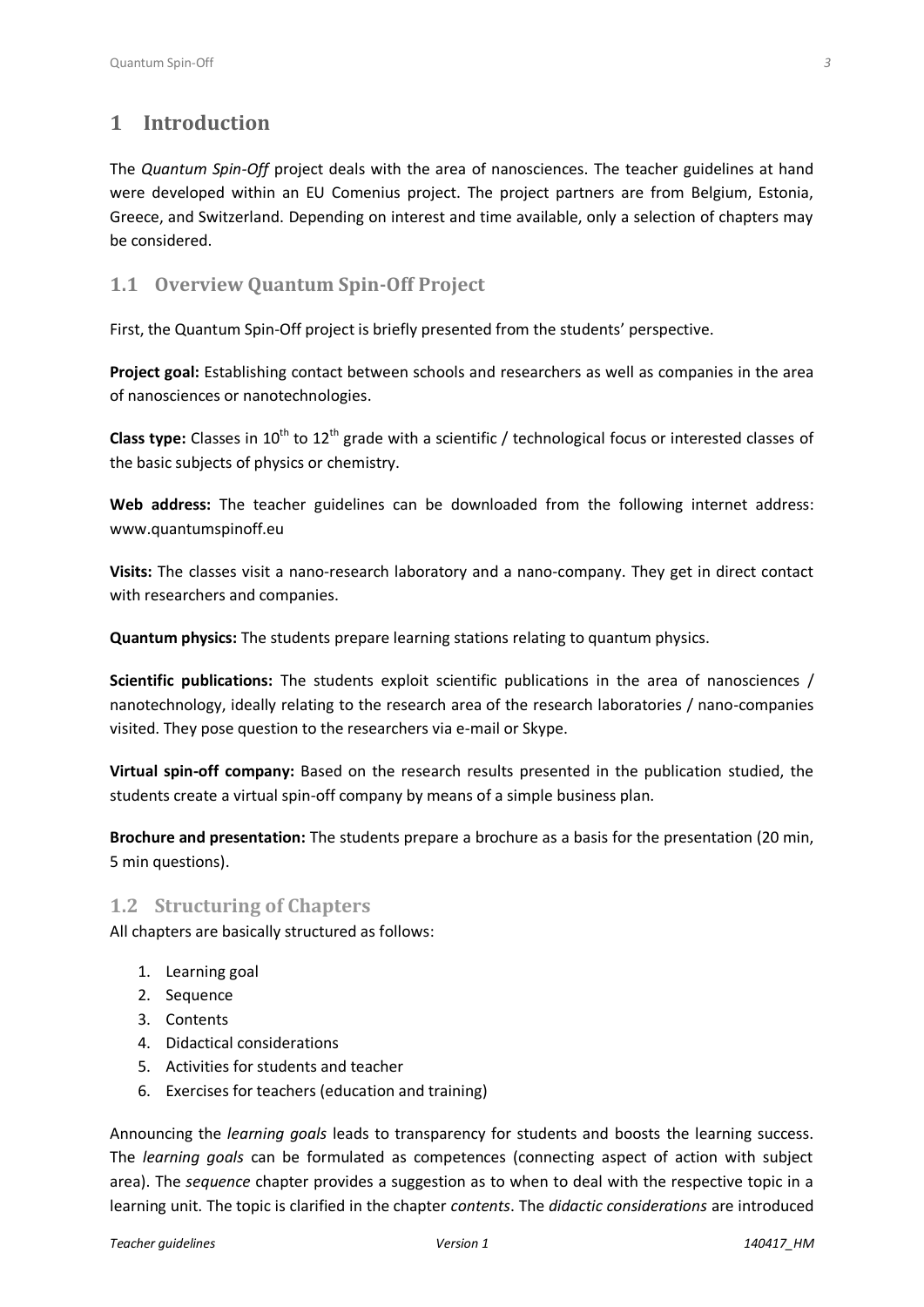with a quotation regarding study results. In order to create a link between knowledge and action, *activities* for students and *exercises* for teachers in education and training are proposed.

# <span id="page-3-0"></span>**2 Getting into the Nanoworld**

### <span id="page-3-1"></span>**2.1 Etymology of the Term** *nano*

**Learning goal:** … explaining the term *nano*.

### **Sequence:** Introduction [Unit 1]

**Literature:** *Kumar (2007) conducted an exploratory study of 109 Australian pre-service teachers' knowledge of nanotechnology. This study also found there was a lack of understanding of ... the etymology of the term 'nano'.* 

### **Teacher activities:**

What does the word *nano* have to do with dwarves? As an introduction into the teaching sequence, the teacher explains the etymology (origin) of the term *nano*. The greek word *nanos* means dwarf, the prefix *nano* derives from *nanos*.

### <span id="page-3-2"></span>**2.2 Understanding the Nanoscale**

**Learning goal:** … developing a feeling for the nanoscale.

### **Sequence:** Introduction [Unit 1]

**Literature:** *Kumar (2007) conducted an exploratory study of 109 Australian pre-service teachers' knowledge of nanotechnology. This study also found there was a lack of understanding of the underlying physical scale of nanoscience and nanotechnology, … If teachers lack a fundamental knowledge of the size and scale of nanometers, it is not clear how they can understand and teach students about how materials behave differently and how tools and techniques differ when working at this small scale.*

#### **Contents:**

The nanoworld is an abstract territory, as nano-objects are very small and the processes in the nanoarea cannot be observed directly. There is no automatic feeling for the nano-dimension. The students can only develop a concept of the nano-dimension by means of special training. Haptic feedback when operating the microscope would be ideal to develop an idea of the nano-dimension. Another possibility in order to illustrate the nano-dimension are comparisons:

 How many times smaller is a nanometer than the diameter of a human hair? The human hair has a diameter of 0.1 mm. A nanometer is  $10^5$  (100'000) times smaller than the diameter of a hair. (1nm =  $10^{-9}$  m = 0.000000001 m). A nanometer approximately corresponds to the size of three gold atoms.

The movie *powers of 10* (9 min, maybe only show second half of movie) can also be used to illustrate the nano-dimension. Link to the movie (in English): <http://www.powersof10.com/film>

Microscopes (AFM, STM, EM) are the window to the nanoworld. The use of microscopes enables the understanding (nanosciences) and use (nanotechnologies) of nanoscale phenomena.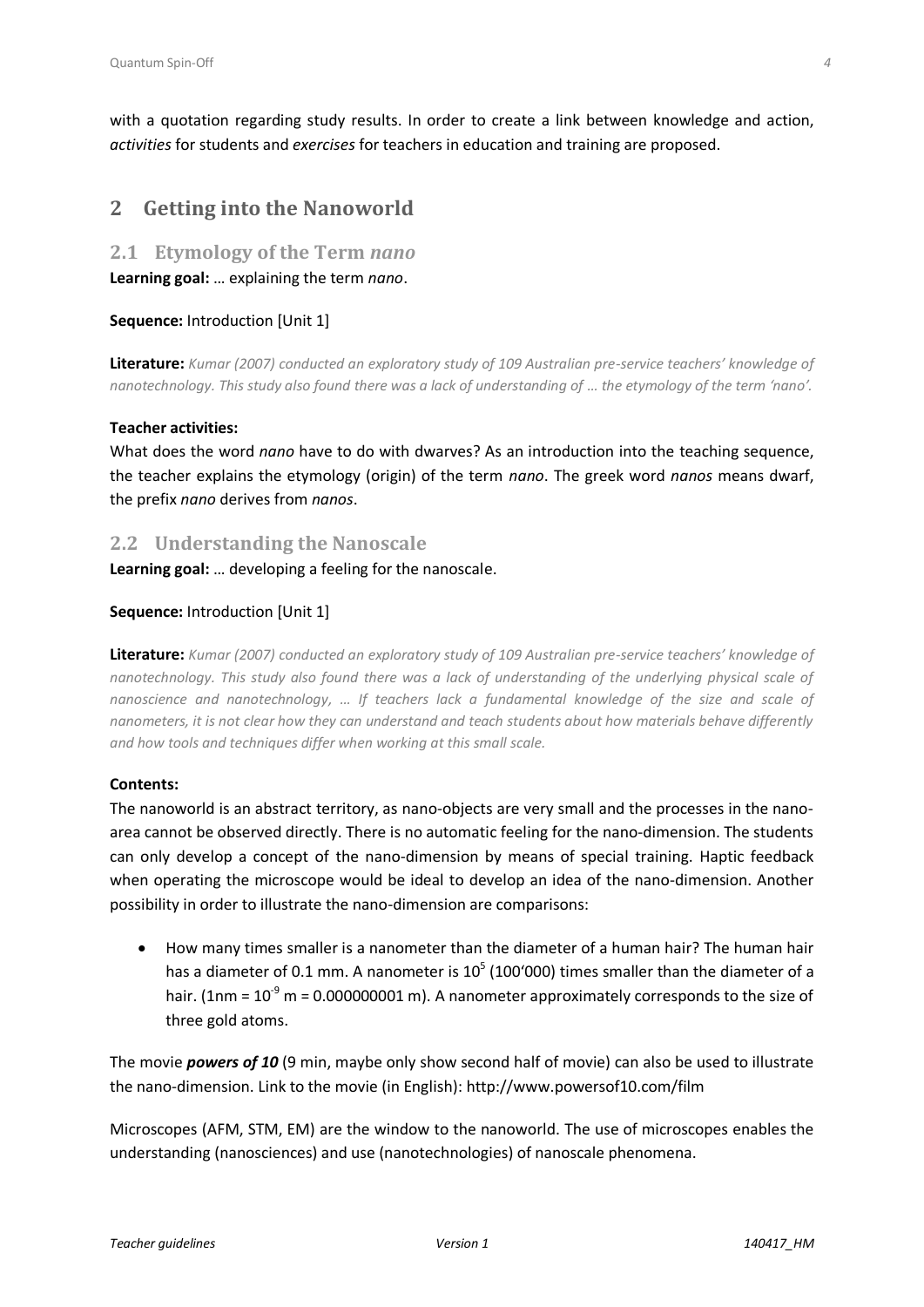**Student activities:** Develop your own idea to illustrate the nano-dimension. The idea has to be simple to be presented in class in 5 min.

**Exercises for teachers (education and training):** Which central question(s) or tasks can you ask the students in regard to the movie "Powers of Ten"? By answering the central question, the students should reach the following learning goal: … developing a feeling for the nano-dimension.

# <span id="page-4-0"></span>**2.3 Nano in Everyday Life**

**Learning goal:** … linking new knowledge (skills) to everyday life (constructivist learning theory)

### **Sequence:**

### Introduction [Unit 1] or teachers in education and training (Spin-up Day)

**Literature:** *We learn by constructing our own understandings based upon our experiences, which are unique and thereby make our understandings unique . New information that we receive is compared to what we know from our experiences: what we learn is affected by what we already know. We apply what we know to a new situation: if new information does not fit with what we know, we may have to adjust how we think about the initial information and find where misconceptions occurred. Elworthy (2004)*

**Didactic considerations:** Generally, the students do not have any experience with the "nanoworld" yet. At the beginning of the teaching sequence, nanotechnologies can be linked to the students' everyday lives. This link to the adolescents' daily lives helps create an interest in nanosciences and nanotechnology. This learning process is further supported if they can build on previous experience, if the newly acquired information can be compared and linked to existing knowledge.

### **Student activities:**

Nano-products are shown in class. The students have to decide, which nano-characteristics the respective products possess.

- self-cleaning surfaces: e.g. skiing goggles, spray for mirrors, lotus leaf (also leaf of lady's mantle *alchemilla*, nasturtium *tropaeolum*, water lettuce *pistia*, columbine *aquilegia* etc.)
- antimicrobial effect of nano-silver: e.g. clothes, silver coin in milk (in former times, people put silver coins into milk in order to prolong the shelf life of milk. The silver coin leads to a slower multiplication of bacteria.)
- improved material properties due to carbon nano-tubes: e.g. tennis racket, bicycle frame
- surface effect: e.g. a beetle's iridescent wings, mother of pearl in a shell (e.g. abalone, *haliotis*), bottom side of a gecko's feet

The following link (also in English) provides a game in which nano-items have to be looked for in a room:

#### <http://www.swissnanocube.ch/nanorama/?L=3>

Game *Nanorama-Loft*: You have to look for 42 products from everyday life which contain nanomaterial or have been produced by means of nanotechnology. There are tasks in a multiple choice format for each product. You have to choose the proper nano-characteristic of the product from three possibilities.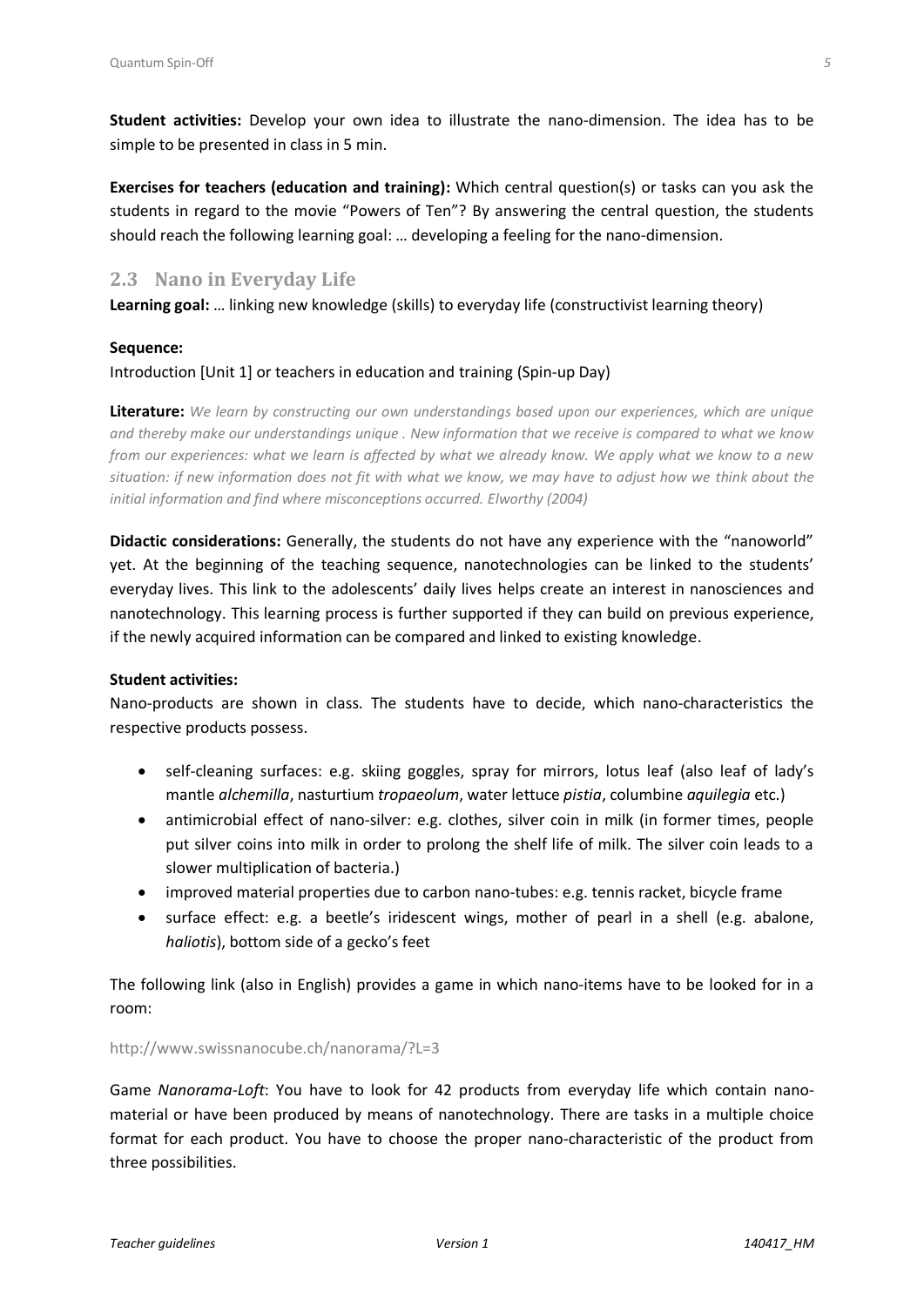**Homework for students:** The students can bring along nano-products which they have found at home. Alternative: the teacher brings along the nano-products.

Link with information on nano-products in everyday life (German only):

### <http://www.swissnanocube.ch/anwendungen-produkte/>

**Exercises for teachers (education and training):** According to the moderately constructivist learning theory, items from daily life are suitable as a starting point in class. The students can actively construct new knowledge based on existing experience with nano-products.

As a teacher, you develop a task / a short teaching sequence on nano-products which students know from their daily lives. During the training, you test the teaching sequence. The other participants provide you with feedback concerning the following criteria:

- mobilization of students
- link to everyday life
- originality of idea

# <span id="page-5-0"></span>**3 Learning Stations: Quantum Physics – New Concepts to Understand the World**

**Learning goal:** … explaining the unique material behavior in the nano-domain.

**Sequence:** 5 learning stations relating to quantum physics [Units 2 to 8]. Depending on the time available, a selection of learning stations can be made (e.g. learning station I with no. 1&2, learning station II, learning station III without electromagnetic fields, learning station IV with no. 1&2).

#### **Contents:**

A new type of physics is needed in order to understand the nanoworld. In class, nanosciences are linked with existing scientific concepts. The unique material behavior in the nano-domain is highlighted.

#### **Student activities:**

The students work with the 5 learning stations.

#### PART 1: WHY QUANTUM PHYSICS?

Learning station I: Unexplained phenomena?

Learning station II: What is light?

Learning station III: Light as waves: What sort of waves are they?

Learning station IV: Duality of waves and particles – Quanta of Quantum Fields

Learning station V: Explaining the emission spectrum of hydrogen with quantum mechanics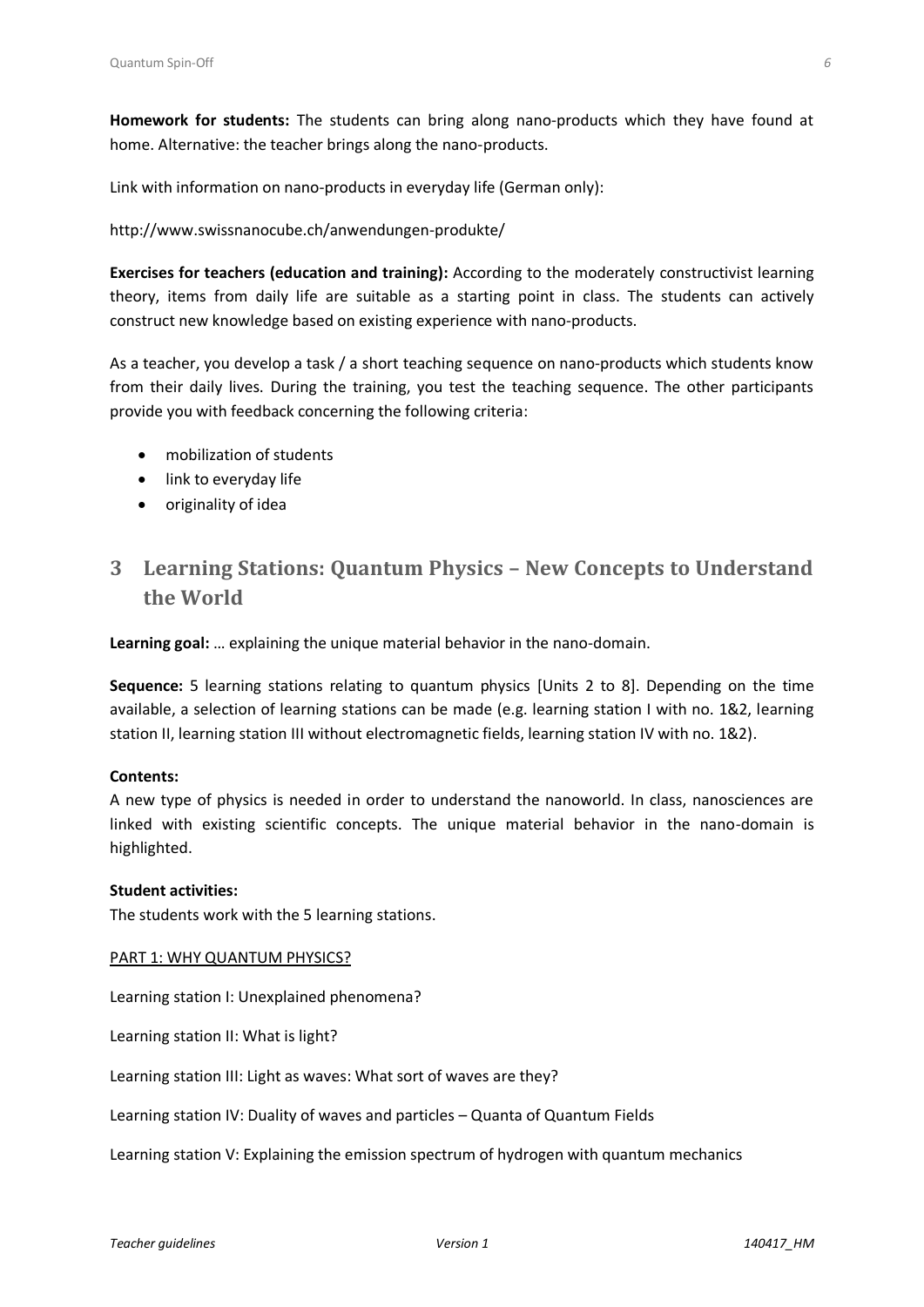**Science-related considerations:** It is important to see that the individual learning stations start with phenomena that cannot be explained with traditional physics, e.g.:

- the double-slit experiment which makes the classic concept of path irrelevant, or
- the elements' discrete emission lines, which cannot be comprehended by means of the classic atom-model by Rutherford. As a result, a new perception of nature has become inevitable.

By means of learning station V (Belgium), the students can calculate the frequency of the observed wavelengths of the hydrogen emission spectrum (with an accuracy of more than three digits after the decimal point!) by means of the quantum model by French physicist *Louis De Broglie*. *De Broglie* was inspired by musical harmonies, and this idea was used as a didactic analogon for learning station V. For some students, this last learning station V may be rather difficult. But if they master it, they can experience how a scientific theory can be drawn on to explain (part of) the world.

If enough time is available, the students work with the 5 learning stations of part 3, whereby they experience some quantum phenomena and properties of light by means of *hands-on* experiments.

### PART 3: HANDS-ON ACTIVITIES

- 1. Discrete emission spectrum of chemical elements
- 2. Measuring the Planck constant by means of LED
- 3. Light diffraction using a hair
- 4. Electron diffraction using a carbon crystal

**Laboratory work:** The appendix includes task sheets (including solutions) regarding laboratory work.

**Exercises for teachers (education and training):** What constitutes the advantages of the methodicdidactic concept to work on a topic by means of learning stations? What is the teacher's role while the students are working with learning stations in class?

# <span id="page-6-0"></span>**4 Learning Stations Relating to Nanotechnology**

**Learning goal:** … practical implementation of quantum concepts in technologies.

### **Sequence:** [Units 9-10]

Learning stations relating to technology, based on quantum-mechanical properties. In case of time constraints, a selection of the following learning stations has to be made.

### **Contents:**

*Nanotechnology: technology* is a means of humans to design their environment according to their needs. *Nanotechnology* is applied in the areas of biomedical science (e.g. diagnostics, medical dispensing), nano-electronics (e.g. small transistors), and new materials (e.g. nano-based materials which are strong and light, or super-hydrophobic surfaces).

*Nano-research:* The success of *natural sciences* is based on the fact that consistent explanations which enable predictions can be created by means of scientific theories which can be tested on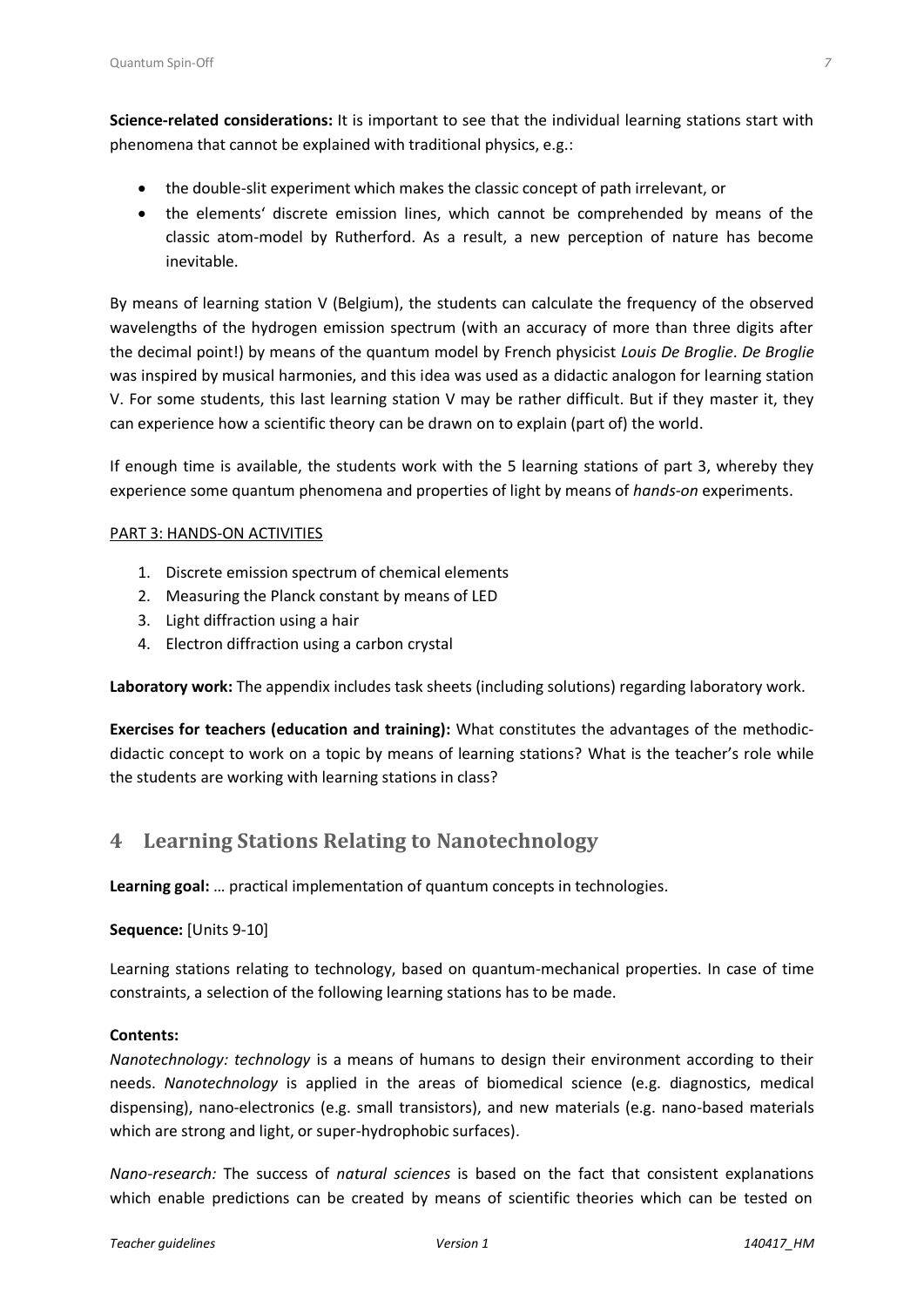phenomena. Scientific laws describe formal connections between observable phenomena. *Nanosciences (nano-research)* are conceived as interdisciplinary studies (physics, chemistry, biology, and materials science) regarding objects of nano-dimensions.

*Interdisciplinarity: Interdisziplinarity* is intrinsic to nanosciences and nanotechnology. Nanoresearchers and nano-technologists work closely together to ensure scientific progress.

The Quantum Spin-off project is designed in an interdisciplinary way:

- nanoscience (scientific papers & patents regarding interdisciplinary studies)
- nanotechnology (implementing research results in the form of technology)
- economic aspects when founding a virtual nano-company (*The Business Model Canvas*)

**Student activities:** the students work with selected learning stations of part 2: quantum properties and quantum technology

#### Part 2: QUANTUM PROPERTIES & QUANTUM TECHNOLOGY

Learning station VI: photo-electric effect and its application

Learning station VII: spin and its applications

Learning station VIII: semiconductor

Learning station IX: tunneling

Learning station X: quantum technology nanolab (e.g. Switzerland: University of Basel and Nanosurf AG in Liestal)

The learning stations of part 2 clarify how the quantum concepts in nature dealt with in the first five learning stations of part 1 – which, at first glance, seem rather philosophical– are practically applied in "everyday" technologies. Without our new findings in the area of quantum physics, there would not be any electronics, solar cells, MRI-scanner, or nano-surfaces. Thus, the new perspective on nature is at the core of almost all modern (sustainable) technologies . Even life itself (e.g. photosynthesis) is based on the quantum interactions between light and matter. As a result, what started as a special case of *physics of small things* can actually be found at the core of everything.

The learning station X regarding quantum technology was individually designed by the project partners of the four involved countries (Belgium, Estonia, Greece, Switzerland) and adapted to the research area of the institutions involved.

# <span id="page-7-0"></span>**5 Publications in the Area of Nanocience**

### <span id="page-7-1"></span>**5.1 Selection of Publications**

**Goal:** The scientific publications are selected in a way that dissolves gender-stereotypical division lines.

**Sequence:** Work with publications [Units 11-14]

**Literature:** There is a country-specific selection of scientific publications.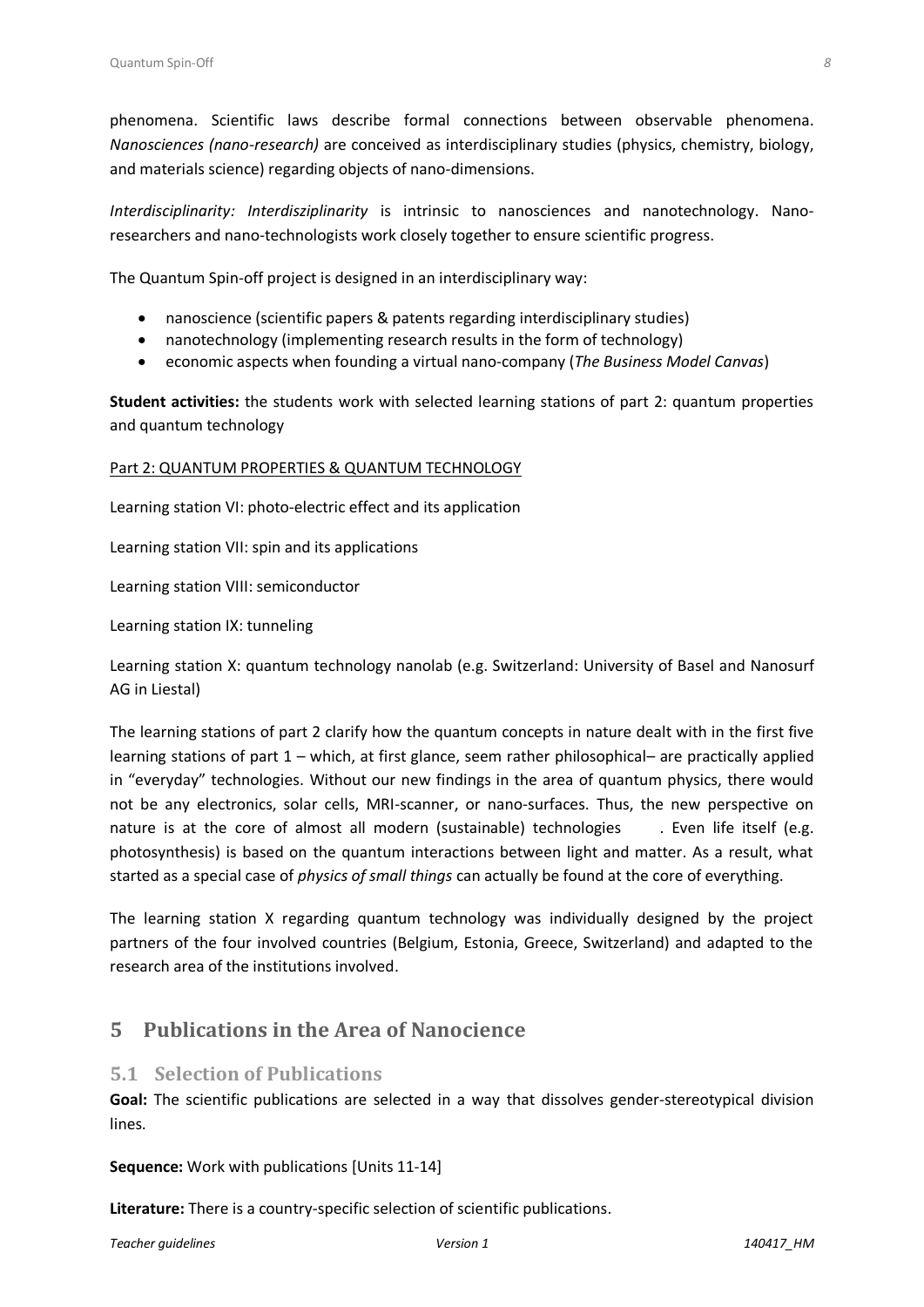### **Contents:**

Girls and women are interested in new technologies if they recognize them as a benefit for society.

Girls are particularly interested in interdisciplinary topics:

- electronics in the health sector
- biomedical applications, such as medical dispensing or diagnostics
- energy-saving technologies, such as solar cells

Ideally, the students are provided with the original English publication along with a popularized publication in their mother tongue which deals with the same topic. Thus, the language barrier is lower and specialist contents are provided according to the students' levels.

### <span id="page-8-0"></span>**5.2 Reading Method**

**Learning goal:** … applying the *SQ3R*-reading method.

**Sequence:** Reading the scientific publication

### **Student activities** when applying the SQ3R-method

*Survey:* Get an overview over the entire text, read the respective headings and study illustrations & tables with captions

#### *Question:* Formulate headings as questions

*Read:* While reading the text:

- highlight important keywords and sentences in color (if needed, work with several colors)
- translate English words that are not clear by means of a dictionary
- clarify technical terms with the help of the teacher/internet/researchers
- ask your teacher or the researchers any content-related questions

*Recite:* draw conclusion (e.g. in note form, by means of mind-maps or concept-maps)

#### *Review:*

- Think of possible applications of the research results
- **Brainstorming**: How could the research results be used in a virtual nano-company?

#### *Finally:*

- Summarize the publication in three core statements
- <span id="page-8-1"></span>Possibly present core statements to a group member

# **6 Nano-Companies –** *The Business Model Canvas*

**Learning goal:** … founding a virtual nano-company.

Research results from the publication are utilized if a virtual nano-company is founded.

**Sequence:** *The Business Model Canvas* [Units 15-16]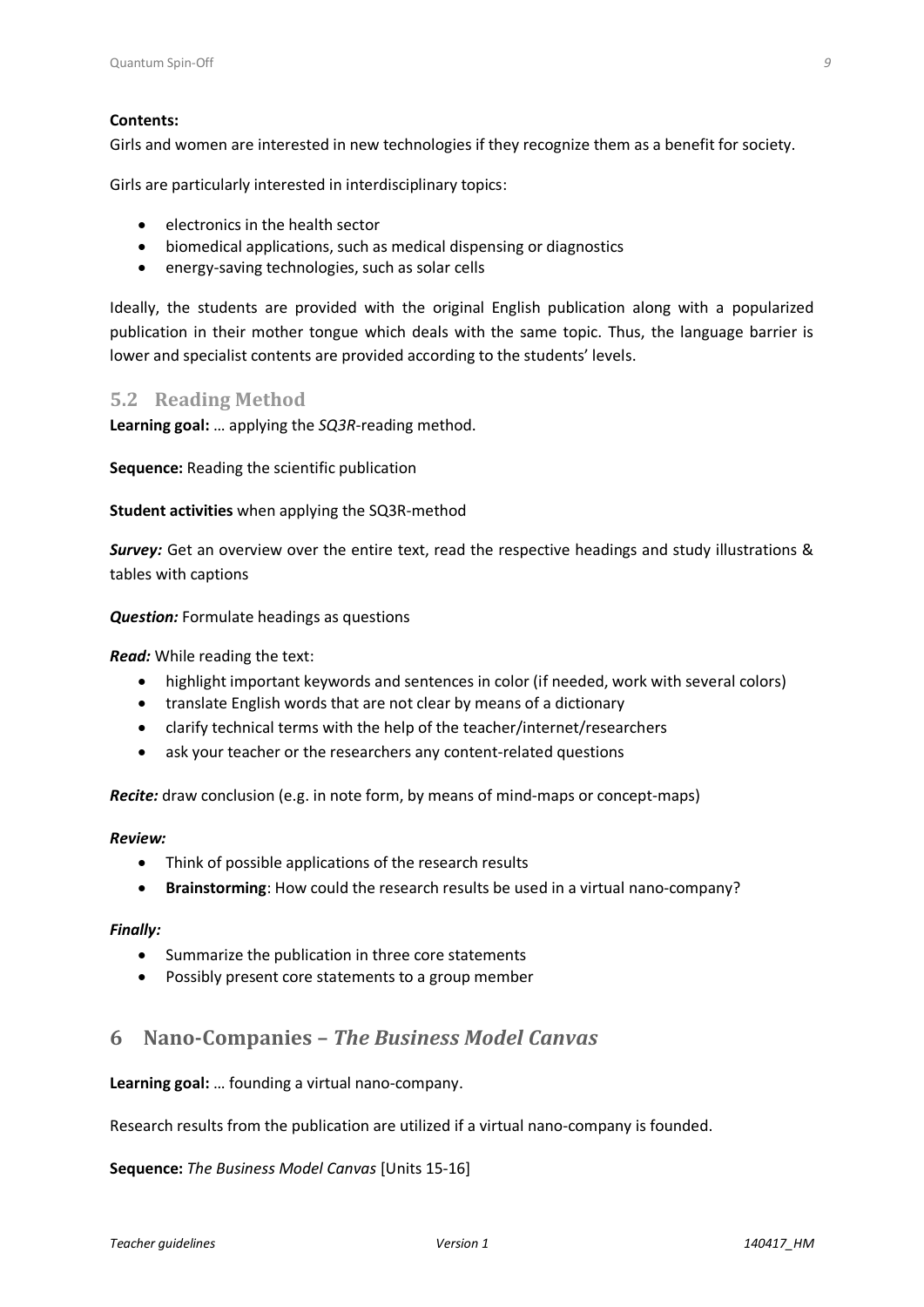### **Contents:**

Introduction: Founding history, f.e. Nanosurf AG in Liestal (Switzerland). The story is about three physics students who built an international company on the basis of their work in nano-research.

The two following links provide an animated two-minute explanation of the *Business Model Canvas*.

<http://www.businessmodelgeneration.com/canvas>

<http://www.youtube.com/watch?v=VfqEhQRMG1s>

A business model comprises the following components:

- Producers (key partners, key activities, key resources)
- Product
- Customers (customer relationships, customer segments, distribution channels)
- Costs and returns

**Student activities:** Brainstorming regarding *The Business Model Canvas*

- How can research results from the publication be used in form of a technology?
- How can a company market the new technology? Answer the question by means of the business model (*The Business Model Canvas)*.

The *The Business Model Canvas* template can be enlarged onto a sheet of paper in A3-format . The students write their ideas directly under the individual components (handwritten, sticking on drawings or post-its).

### **Exercises for teachers (education and training):**

Which methods are there to facilitate the brainstorming regarding the *Business Model Canvas*? Make concrete suggestions.

# <span id="page-9-0"></span>**7 Establishing Contact of School Classes with Nano-Researchers as well as Nano-Companies**

**Learning goal: …** establishing contact with nano-researchers and nano-companies.

# **Sequence:** Visit nano-laboratory and nano-company (spin-up day, spin-off day and/or separate dates for visits)

**Literature:** *Falloon (2013) argues that achieving the theorised position of a shared partnership space at the intersection of the worlds of scientists and teachers is problematic, and that scientists must instead be prepared to penetrate deeply into the world of the classroom when undertaking any such interactions. Findings indicate epistemological differences, curriculum and school systems and issues, and teacher efficacy and science knowledge significantly affect the process of partnership formation.*

In order to achieve a learning success by visiting out-of-school learning sites (e.g. nano-lab, nanocompany), the trip has to be prepared and reviewed in class. How can visiting a nano-lab/nanocompany be embedded in the *Quantum Spin-Off* project?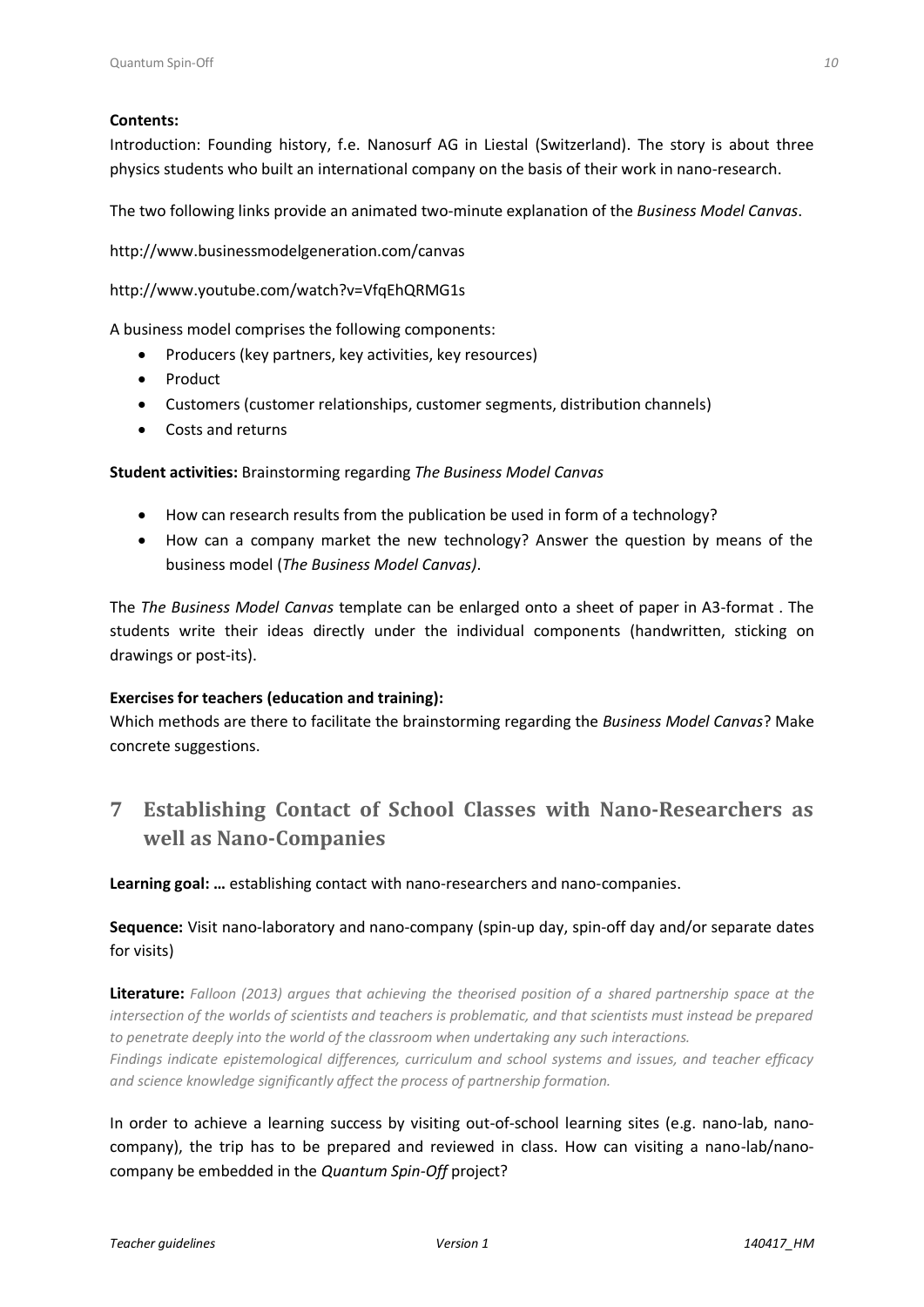- work on learning station X? (practical application of quantum concepts in technologies),
- students prepare questions to be posed to the nano-researchers and
- after the visit, students stay in contact with researchers and companies via e-mail (students ask questions regarding the scientific publication and the transfer of research results into a virtual spin-off company)

### **Student activities:**

Questions to introduce the researcher to the class:

- Could you tell us something about your career and your work here in the nano-lab?
- What fascinates you about nano-sciences?
- Why are you taking part in the "Quantum Spin-Off" project?
- At the end of the visit: How have you experienced the students' visit to the nano-lab?

### Questions regarding the students' perspective:

- What are your expectations at the start of the visit to the nano-lab?
- Which questions do you want to ask the nano-researcher?
- At the end of the visit: What have you learned today about the work of nano-researchers?

**Exercises for teachers (education and training):** regarding visits to out-of-school learning sites such as nano-labs and nano companies

### How can teachers mediate between the students' perspective and the researchers' perspective?

**Literature:** *Firstly, there must be consistency, agreement, and understanding of the pedagogical model underpinning partnerships and that these models should align with contemporary learning theories that acknowledge the agency and contribution of students. Secondly, scientist should be prepared to work*  exclusively within the limitations and constraints of teachers and schools. Thirdly, it needs to be accepted that *partnerships are most likely not going to yield any significant benefits for scientists' work and that interactions are more likely to resemble outreach initiatives. (Falloon 2013)*

### **Guidelines for establishing contact with nano-researchers and nano-companies:**

Look for nano-research labs or nano-companies, if possible in the vicinity of the school (see separate contact list of the countries involved in the *Quantum Spin-Off* project)

Teacher establishes first contact: The researchers and entrepreneurs must be put in the picture about the students' learning conditions and requirements. This includes the students' previous technical knowledge and the possibilities of how to connect to the students' everyday lives during their visit. A physicist talks about his/her CV and his/her fascination with the subject area of nanosciences. An entrepreneur relates the founding history of his/her company. Moreover, he/she defines the characteristics of a successful company.

Prepare visit: Program, goal (insights into nano-lab & nano-company), students may prepare their own questions to ask researchers or entrepreneurs.

Visit: Ideally, the students get actively involved during the visit:

- ask/answer questions: e.g. regarding items they discover in the research lab
- conduct their own experiment or document demonstration experiment
- take notes of short presentation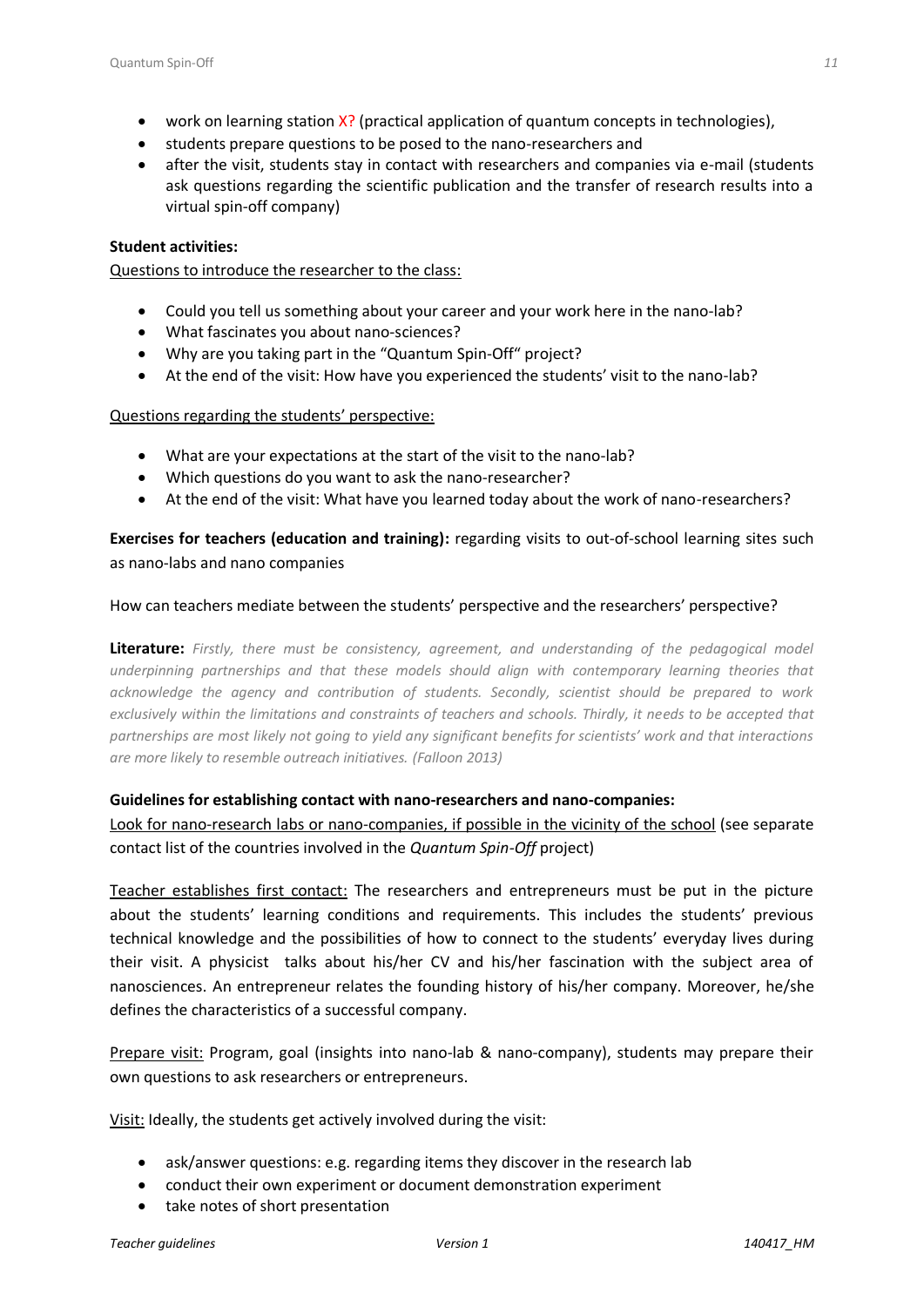document visit with their own photos (if taking photos is allowed) and comments

From the researchers' and entrepreneurs' view, the contact with schools primarily serves the promotion of young researchers.

Post-visit contact with researchers: How can number and style of e-mails be controlled in order to enable an appropriate communication between students and researchers? How can the teacher influence the e-mail communication between researchers and students so that the students do not send too many or too few e-mails?

- Specify a range for the proper amount of e-mails (according to experience, the students write rather few e-mails to the researchers).
- Discuss proper greetings, closings and phrases of expressing gratitude with the students.
- Document communication with researchers in the appendix of the brochure to be designed (e.g. list questions and answers)

Apart from e-mails, researchers and students can also communicate via Skype or the contact can be arranged by the researcher visiting the school.

*The Business Model Canvas* after visiting the nano-company: As an example, *The Business Model Canvas* sample plan can be filled in during the visit of the nano-company and with the help of an entrepreneur. (see Chapter 6: Nano-Companies – *The Business Model Canvas*)

# <span id="page-11-0"></span>**8 Brochure and Presentation**

**Learning goal:** Create a brochure and a presentation for the spin-off day [Unit 17-18 and as homework].

**Brochure:** The teacher can adjust the required length of the brochure to the time available.

A possible table of contents for the *Quantum Spin-Off project* brochure

- 1. Introduction
- 2. Research results from publication
- 3. Technological implementation of research results
- 4. Founding a spin-off company
- 5. Statement regarding the transfer of research results into a spin-off company (e.g. impact on society, "a look ahead", consideration of benefits and risks)
- 6. Appendix: documentation of questions to researchers and the respective answers

Assessment criteria for the brochure: technical accuracy, comprehensibility, completeness, design/layout

**Presentation:** e.g. with a Power Point presentation

Time per group: e.g. 20 min, 5 min questions

Contents: see 'brochure'